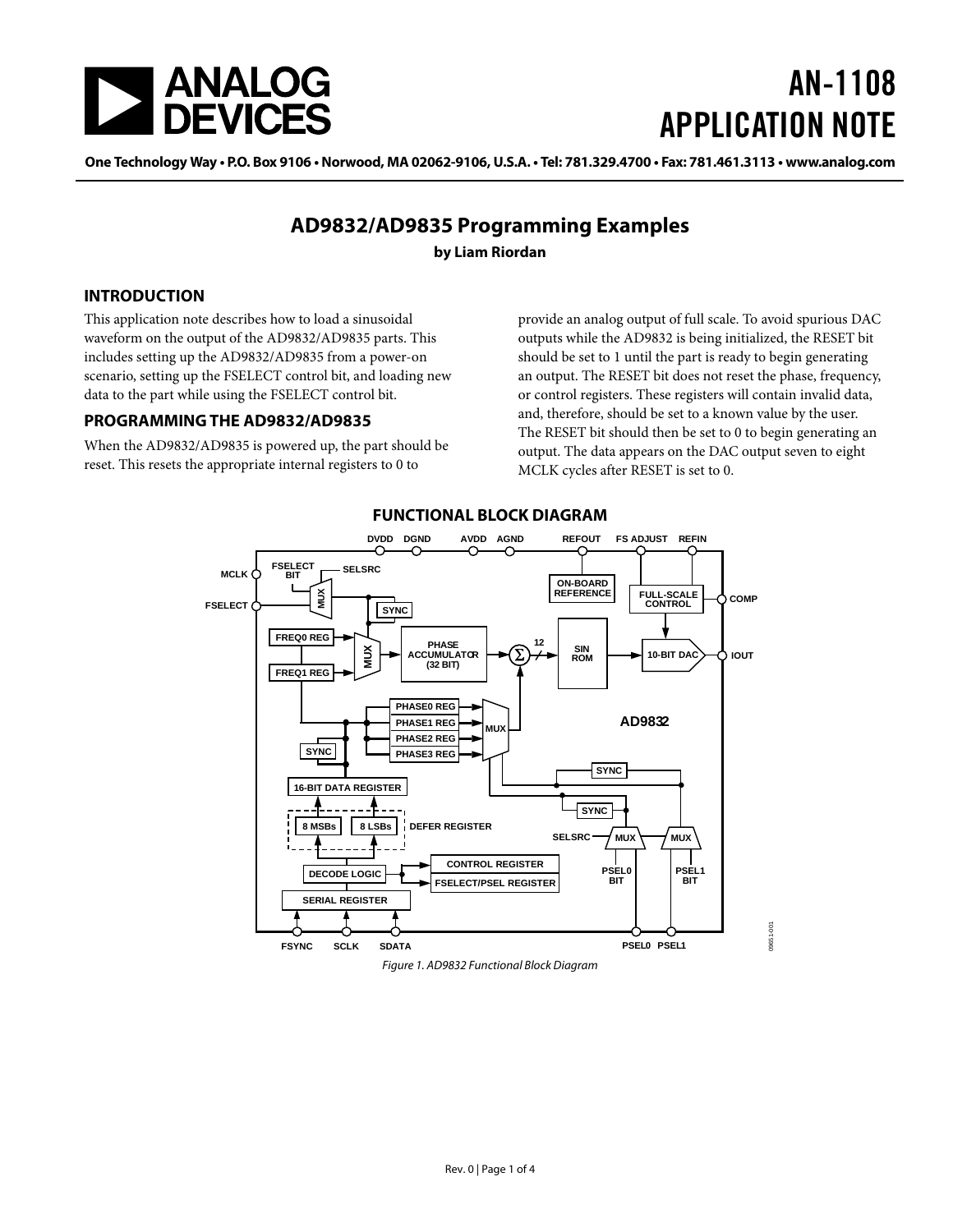## <span id="page-1-0"></span>TABLE OF CONTENTS

### **REVISION HISTORY**

**2/11—Revision 0: Initial Version**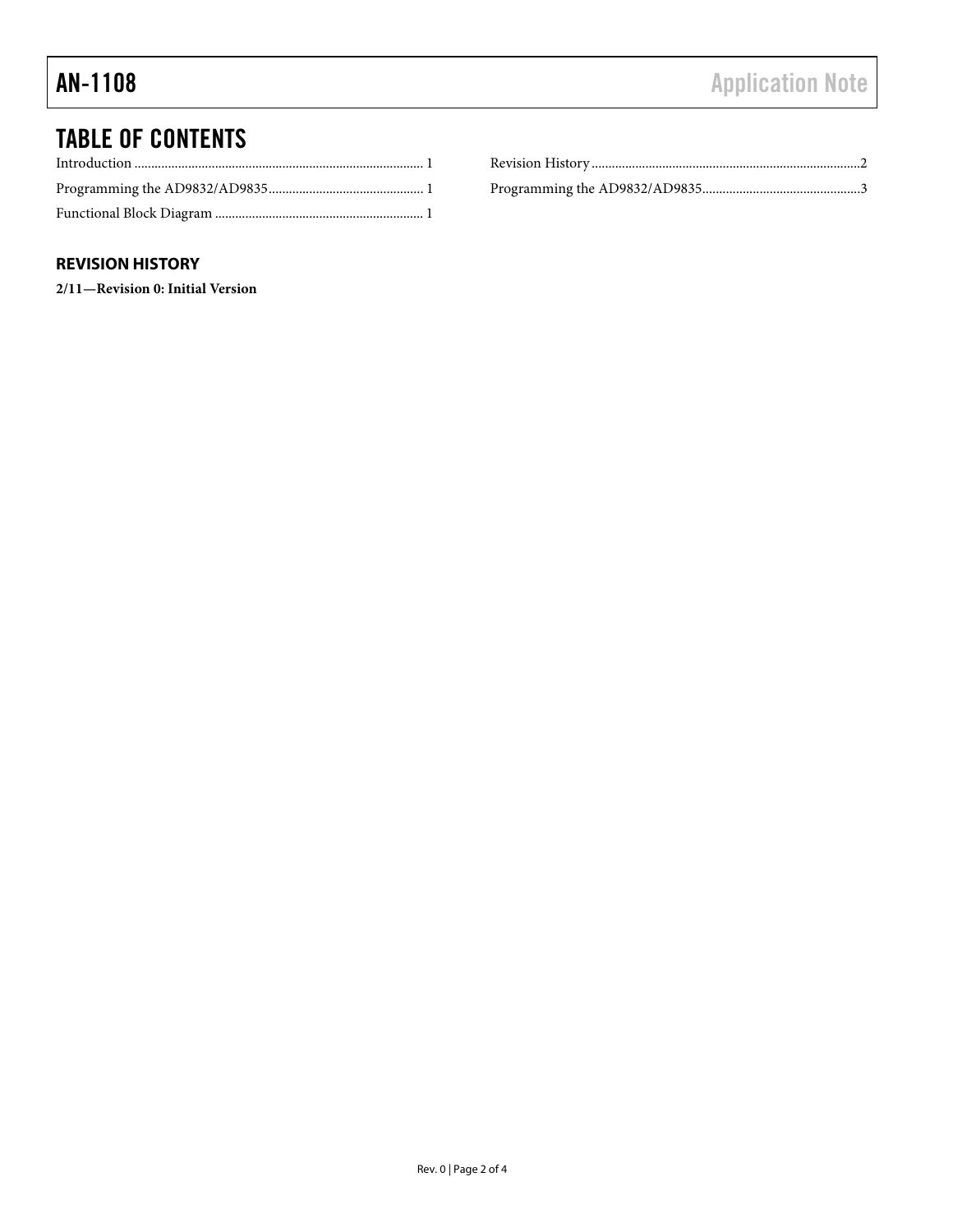#### <span id="page-2-0"></span>**PROGRAMMING THE AD9832/AD9835**

A simple example is best to explain how to program the AD9832 and the AD9835. For further details, refer to the AN-621 Application Note and the [AD9832](http://www.analog.com/AD9832) or the [AD9835](http://www.analog.com/AD9835) data sheet.

#### **Example 1: Setting Up the Part After Power-Up**

The aim is to generate two output frequencies, loading 3 kHz to the FREQ0 register, and 10 kHz to the FREQ1 register, with a 25 MHz MCLK.

The dial-up code for this is defined by the equation

$$
FreqReg = \frac{f_{OUT} \times 2^{28}}{f_{MCLK}}
$$

For *FREQ0* = 3000 Hz

$$
FREQ0 = \frac{3000 \text{ Hz} \times 2^{32}}{25 \text{ MHz}}
$$

 $= 515,396$  decimal  $= 0x0007DD44$ 

<span id="page-2-2"></span>For *FREQ1* = 10 KHz

$$
FREQ1 = \frac{10,000 \text{ Hz} \times 2^{32}}{25 \text{ MHz}}
$$

 $= 1,717,987$  decimal  $= 0x001A363E$ 

Note that the [ADIsimDDS tool](http://designtools.analog.com/dtDDSWeb/dtDDSMain.aspx) offers a quick and easy method of generating the desired code in hexadecimal, decimal or binary.

The required initialization sequence is shown in [Table 1](#page-2-1).

#### **Table 1. Initialization Sequence**

<span id="page-2-1"></span>

| <b>Hexadecimal</b> | <b>Binary</b>       |
|--------------------|---------------------|
| 0xD000             | 1101 0000 0000 0000 |
| 0x3044             | 0011 0000 0100 0100 |
| 0x21DD             | 0010 0001 1101 1101 |
| 0x3207             | 0011 0010 0000 0111 |
| 0x2300             | 0010 0011 0000 0000 |
| 0x343F             | 0011 0100 0011 1110 |
| 0x2536             | 0010 0101 0011 0110 |
| 0x361A             | 0011 0110 0001 1010 |
| 0x2700             | 0010 0111 0000 0000 |
| 0x9000             | 1001 0000 0000 0000 |
| 0XC000             | 1100 0000 0000 0000 |

#### **Command Sequence Explained**

Use the register tables in the [AD9832](http://www.analog.com/AD9832) or [AD9835](http://www.analog.com/AD9835) data sheet for reference.

0xD000—Resets AD9832

RESET Bit D12 is set to 1. This resets the internal registers to 0, which corresponds to an analog output of full scale (see [Figure 2](#page-2-2)). Ch1 is the spurious output set to reset. Ch2 is FSYNC, Ch3 is SDATA, and Ch4 is SCLK. Note that data is valid on the falling edge of SCLK. Ignore the SDATA high after eight SCLK cycles; this is an inherent feature of the particular SPI driver used and does not affect the part.



0x3044

- Eight bits to defer.
- Frequency Register 0, L LSB data.
- $8$ -bit data = 0x44.

#### 0x21DD

- Present eight bits plus the deferred eight bits to the select frequency register.
- Frequency Register 0, H LSB data.
- 8-bit data (0xDD) + deferred data = 0xDD44.



0x3207—Frequency Register 0, L MSB data 0x2300—Frequency Register 0, H MSB data 0x343E—Frequency Register 1, L LSB data 0x2536—Frequency Register 1, H LSB data 0x361A—Frequency Register 1, L MSB data 0x2700—Frequency Register 1, H MSB data